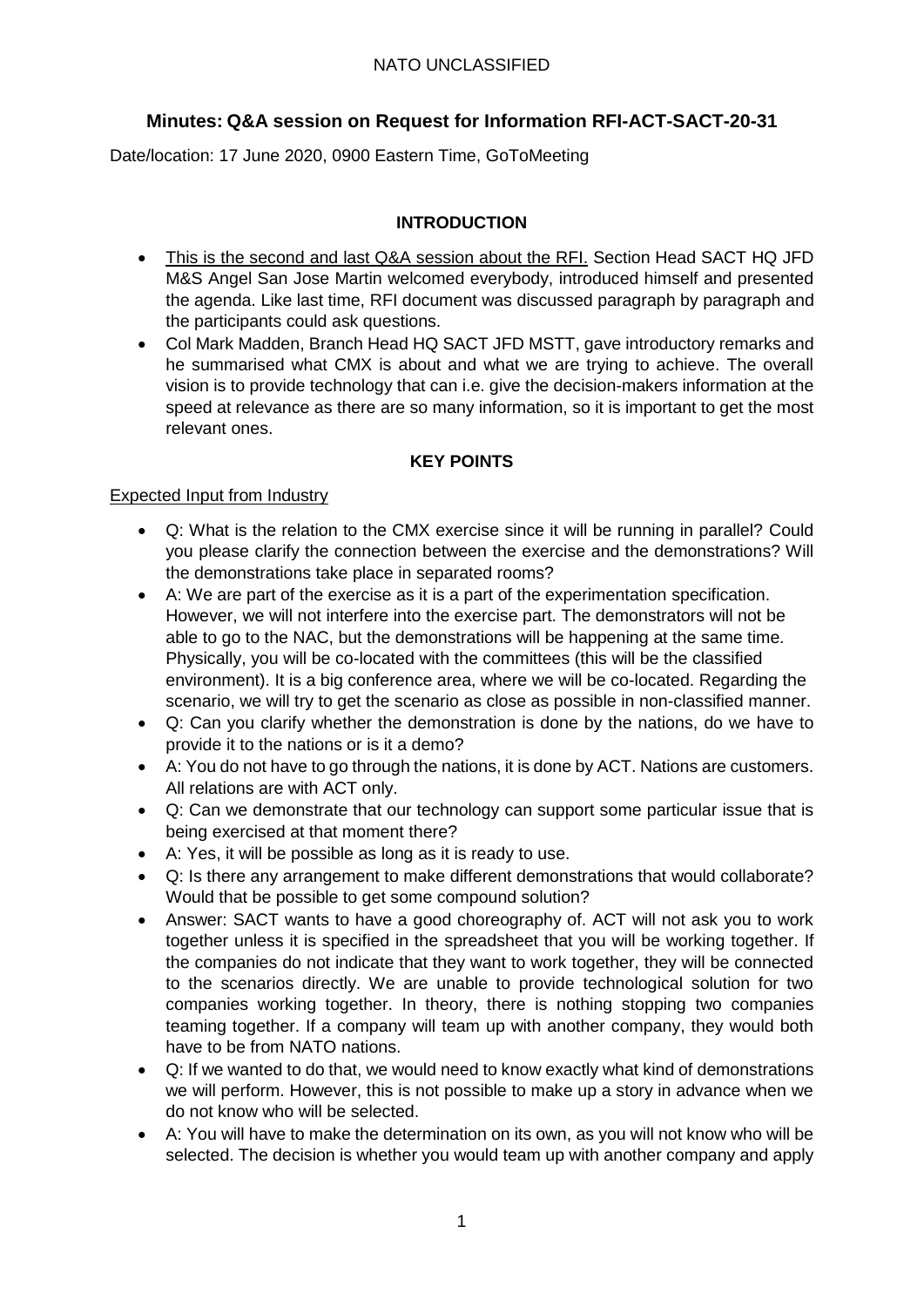# NATO UNCLASSIFIED

for it together or not, which is up to you what strategy to use. It would have to be a combined proposal.

#### NATO Crisis Management Process

- Q: Are you looking for solutions for the highest pol-mil level or for operational level (SHAPE)?
- A: Mainly the political level the NAC and MC, the highest level.

### Practical considerations

- Q (par 26 g): Is it compulsory to use the CMX scenario or can we use our own scenarios?
- A: You are not expecting to use the CMX scenario as it will not be possible to do so. You can use your own scenario.
- Q: Follow-on question from the previous one. Is there going to be wifi in the demonstration areas?
- A: At the moment it is planned to have at least two main locations where it will be demonstrated. The first one is a conference room within the classified environment without any Wi-Fi. Within the second, the Public Square Wi-Fi might be available.

#### **Selection Criteria**

- Q: Will we be scrutinised from the national delegations?
- A: Principally not, but this is an issue between the respective national delegations and the particular company.

#### Security Clearance

- Q: If there are more companies applying as consortium, do they all need to have security clearance?
- A: All participants that will be entering the building will have to have security clearance and all companies must be from NATO nations and must be accredited or certified no matter if as a consortium or not. The final procedure will be provided to the selected companies by the NATO Office of Security of NATO HQ.
- Q: Can you clarify whether the facilities must be cleared as well?
- A: It will depend on the equipment and on the office of security. We cannot answer that until the companies are selected, the equipment will be investigated after the selection.
- Q: What is the policy for the devices?
- A: As long as you bring something within the classified area, there is no access to Wi-Fi or NATO/other networks. You can give us something in advance or you can connect with your own device, but it would have to be approved by the Office of Security. For instance, you cannot bring your mobile phones or smart watches to the conference area.
- Q: If we bring demonstration hardware such as a laptop, will be allowed to take it home? There were questions at the last Q&A session about whether we would be required to turn hard drives over the NATO security following the event.
- A: Once you are done with the demonstration, the Office of Security is likely to check the device to ensure there are no remaining things that are classified. Once we know the hardware requirements, we will be able to provide clear guidance on that.

#### Spreadsheet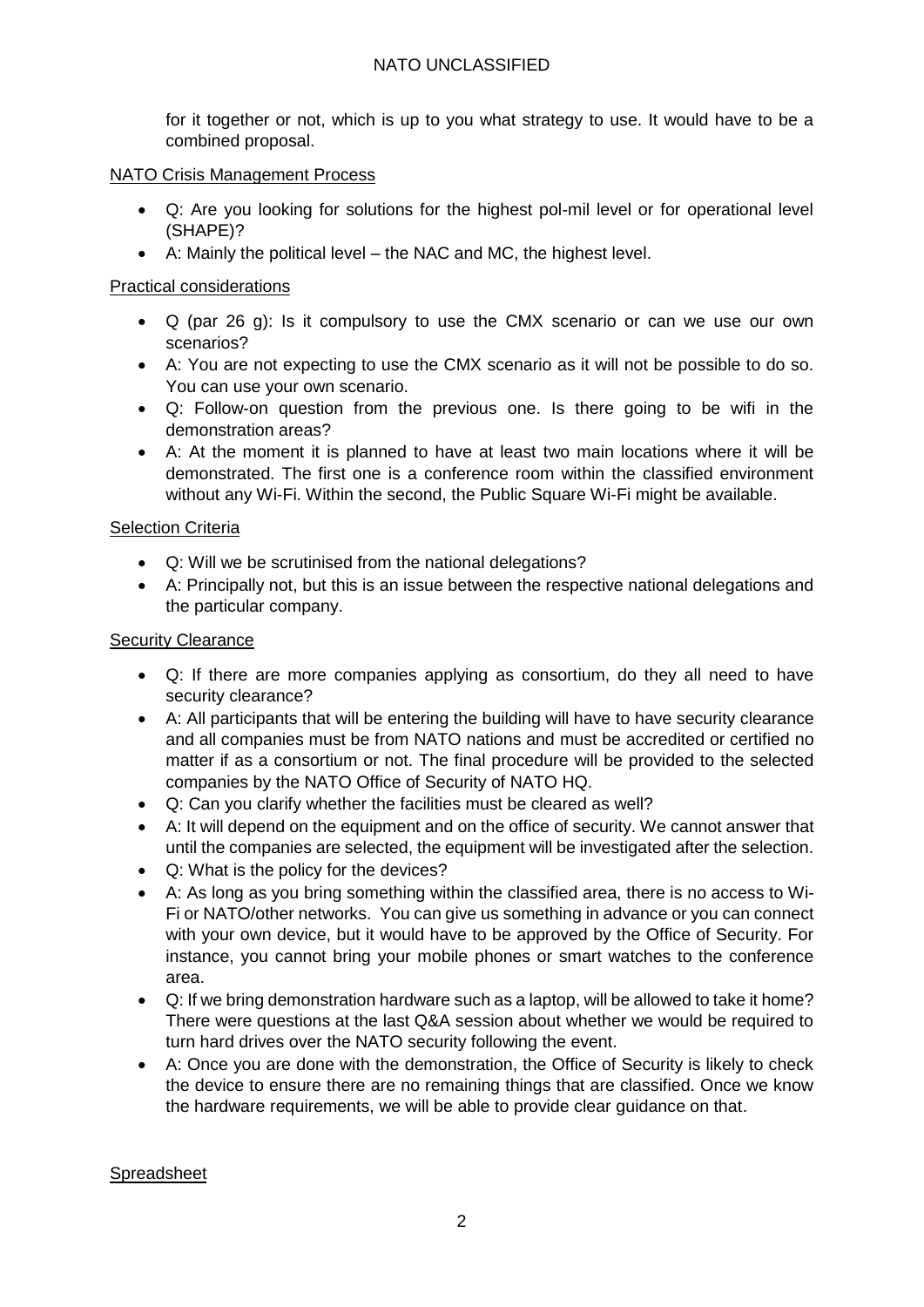# NATO UNCLASSIFIED

- Q: Can we propose several products in the same category?
- A: You can propose several products. It would be helpful to indicate in which area is it the most appropriate.
- Q: In case we would like to send a proposition as a consortium is it one form for company or one for the consortium?
- A: You can put several companies into one you can apply as a consortium in one form. (therefore, please note the requirements regarding Security Clearance, above)
- Q (row 44): What do you mean by 'existing defence technologies and processes'?
- A: In case they give us some example that somebody is using similar technology or your technology. We prefer solutions that are already proven. If you have use cases, send it to us as it would be very useful. There is no limit what you can send.
- Q: Are there any standards such as MIL-STD, ISO?
- A: Yes, in the RFI reply it may be advantageous to note the standards to which your product adheres. This can include STANAGs, ISO, SISO, etc.
- Q (row 68): 'Represent the dynamic situation of the exercise scenario allowing the realistic assessment of threats, comparison of response options and assessment of plans.' Response options and assessment is a sort of what of simulation scenario? Do you prefer 'what if' simulation scenarios?
- A: The key question is whether the product has a way to stimulate the audience. You fill in this section only if your technology is about training.

# Selection criteria

- Q: What are the expectations about the level of maturity of the briefings that you would expect in July?
- A: We expect you to elaborate the form you sent. We expect a pitch between 15-20 minutes. We would like to have the opportunity to ask questions. It is an opportunity for us to get clarifying questions and an opportunity for you to answer them.
- Q: It seems you only evaluate the excel sheet and additional support material will be asked to present afterwards. Is that the way it goes?
- A: We evaluate only the spreadsheet. After that, you will be asked to provide a presentation online and you can then present more materials. There is a spot in the template that says that you can send materials you think that is relevant, feel free to attach it.
- Q: What is the number of companies you will select?
- A: It will depend on the conversations with the Nations and the planners how much time and resources (mainly conference rooms) we will have for the demonstrations etc. This will yet to be determined, we are unable to say any precise number. We are looking for between 5 to 10 companies. COVID restrictions are currently in place, so it also depends on the number of personnel that you will send. It may be the case that you may be only able to send maximum of 2 personnel. There are likely to be restrictions on the number of personnel that can be in one room.
- Q: What is the limit of companies for the first stage of selection?
- A: We do not have any limit. It will depend on the proposals.
- Q: Is it possible to prepare in the equipment in advance?
- A: Yes, it is possible to prepare your equipment/stuff in advance, you will be provided with additional time to prepare.